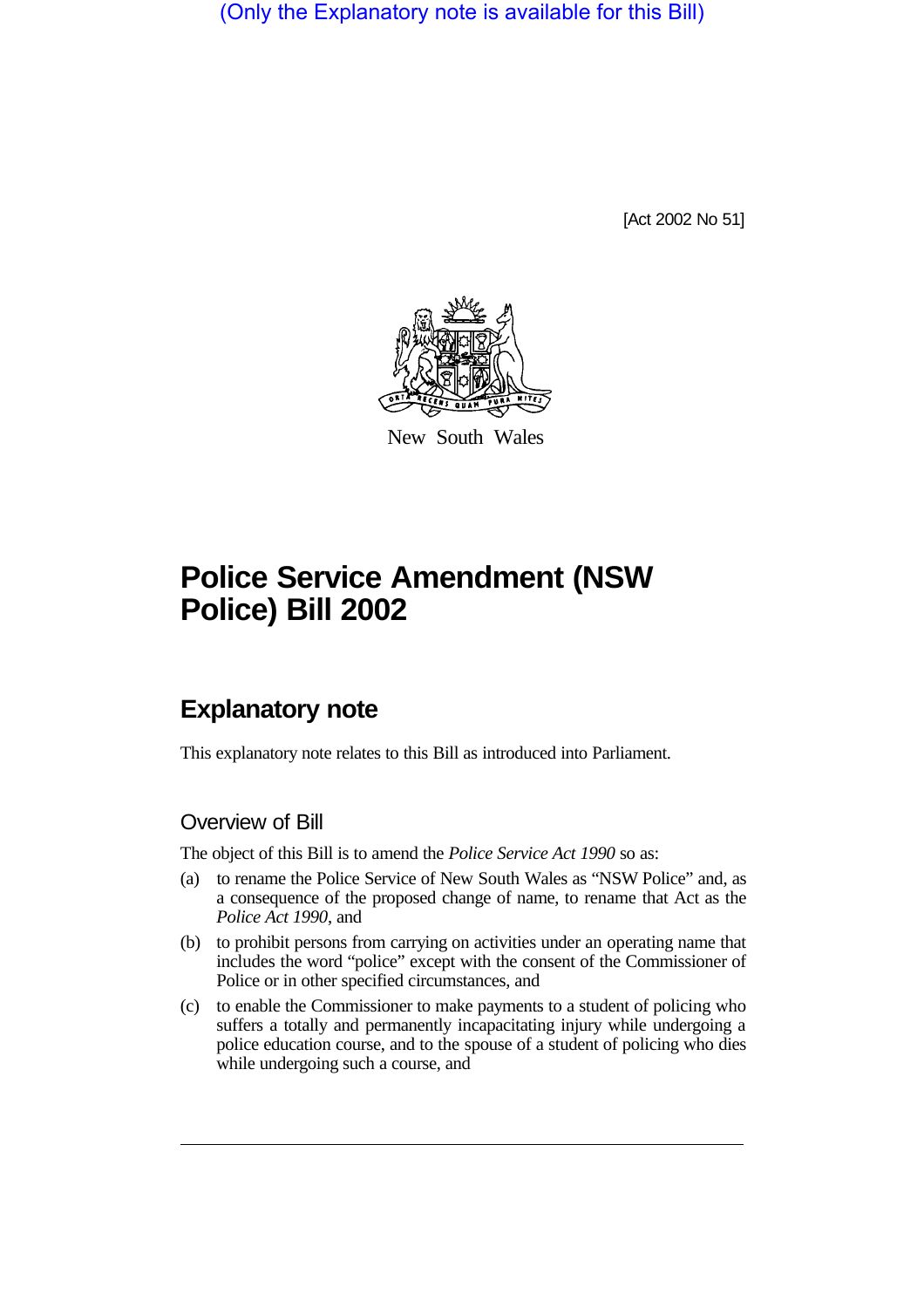Police Service Amendment (NSW Police) Bill 2002 [Act 2002 No 51]

Explanatory note

- (d) to increase the penalties for the unauthorised use of police uniforms and police insignia, the impersonation of police officers and the unauthorised use of words describing certain police positions or ranks, and
- (e) to enable the regulations under that Act to prescribe educational or other qualifications or experience not only with respect to appointment to NSW Police but also to appointments within NSW Police, and
- (f) to enact provisions of a savings or transitional nature.

The Bill also makes consequential amendments to other Acts and instruments, including amendments to the*Associations Incorporation Act 1984* and the*Business Names Act 1962* with respect to the object referred to in paragraph (b).

### Outline of provisions

**Clause 1** sets out the name (also called the short title) of the proposed Act.

**Clause 2** provides for the commencement of the proposed Act on a day or days to be appointed by proclamation, except in the case of an amendment made as a consequence of the enactment of the (uncommenced) *Compensation Court Repeal Act 2002* which is tied to the commencement of that Act.

**Clause 3** is a formal provision giving effect to the amendments to the *Police Service Act 1990* set out in Schedule 1.

**Clause 4** is a formal provision giving effect to the amendments to certain other Acts and instruments set out in Schedule 2.

## **Schedule 1 Amendment of Police Service Act 1990**

#### **Renaming of Police Service**

**Schedule 1** [1]–[5] give effect to the object referred to in paragraph (a) of the Overview.

#### **Improper use of word "police"**

**Schedule 1 [8]** inserts proposed sections 204A and 204B, and so gives effect to the object referred to in paragraph (b) of the Overview. Proposed section 204A creates an offence (punishable by a maximum fine of 100 penalty units) of carrying on any activity under an operating name that includes the word "police", subject to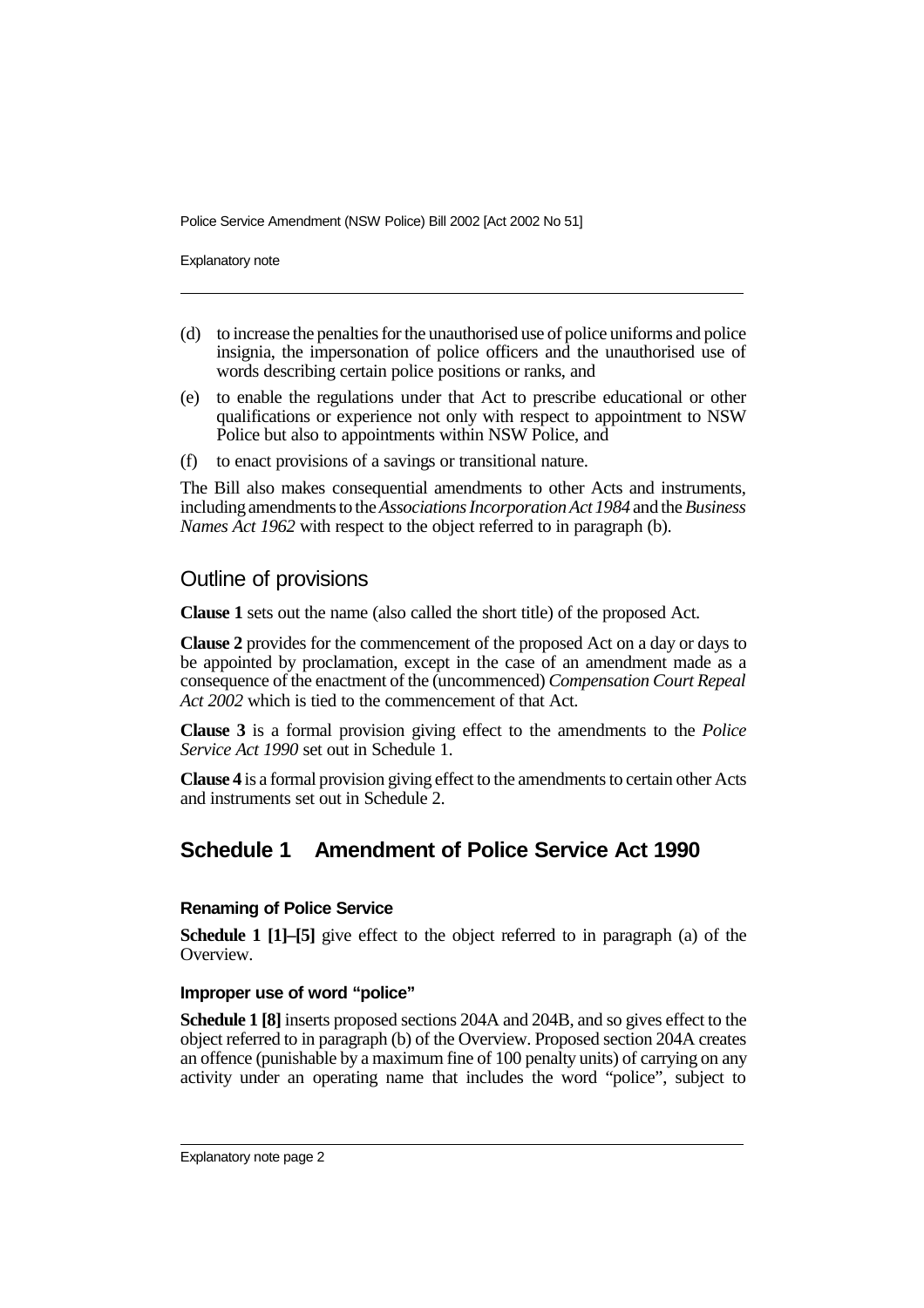Police Service Amendment (NSW Police) Bill 2002 [Act 2002 No 51]

Explanatory note

specified exceptions. Proposed section 204B provides for the granting of consents by the Commissioner of Police that exempt persons from the operation of proposed section 204A.

#### **Payments in relation to students of policing who suffer injury or death while undergoing police education courses**

**Schedule 1 [10]** inserts proposed section 216AA, and so gives effect to the object referred to in paragraph (c) of the Overview. Proposed section 216AA prescribes circumstances in which the Commissioner may make payments in relation to students of policing who are injured or die while undergoing a police education course, and prescribes a formula from which the amount of any such payment is to be calculated. The proposed section mirrors existing section 216, which enables the Commissioner to make payments in relation to police officers who are injured or die while on duty. Payment to a student of policing under the proposed section will generally be 80 per cent of the payment that would be made under section 216 in similar circumstances to a probationary constable of the same age and sex. **Schedule 1 [11], [12] and [13]** make consequential amendments to section 216A.

#### **Increase in penalties**

**Schedule 1 [6], [7] and [9]** increase certain penalties from 10 penalty units to 100 penalty units, and so give effect to the object referred to in paragraph (d) of the Overview.

#### **Regulations with respect to appointments**

**Schedule 1 [14]** substitutes section 219 (2) (d), and so gives effect to the object referred to in paragraph (e) of the Overview. The existing paragraph (d) enables regulations to be made with respect to the educational and other qualifications for appointment to NSW Police. The substituted paragraph extends this power to include appointments within NSW Police, and to include experience (such as experience for an appropriate length of time in a relevant rank or grade) as well as educational and other qualifications. In particular, it makes it clear that the regulations can have regard to relevant experience outside NSW Police.

#### **Savings and transitional provisions**

**Schedule 1 [15] and [16]** give effect to the object referred to in paragraph (f) of the Overview.